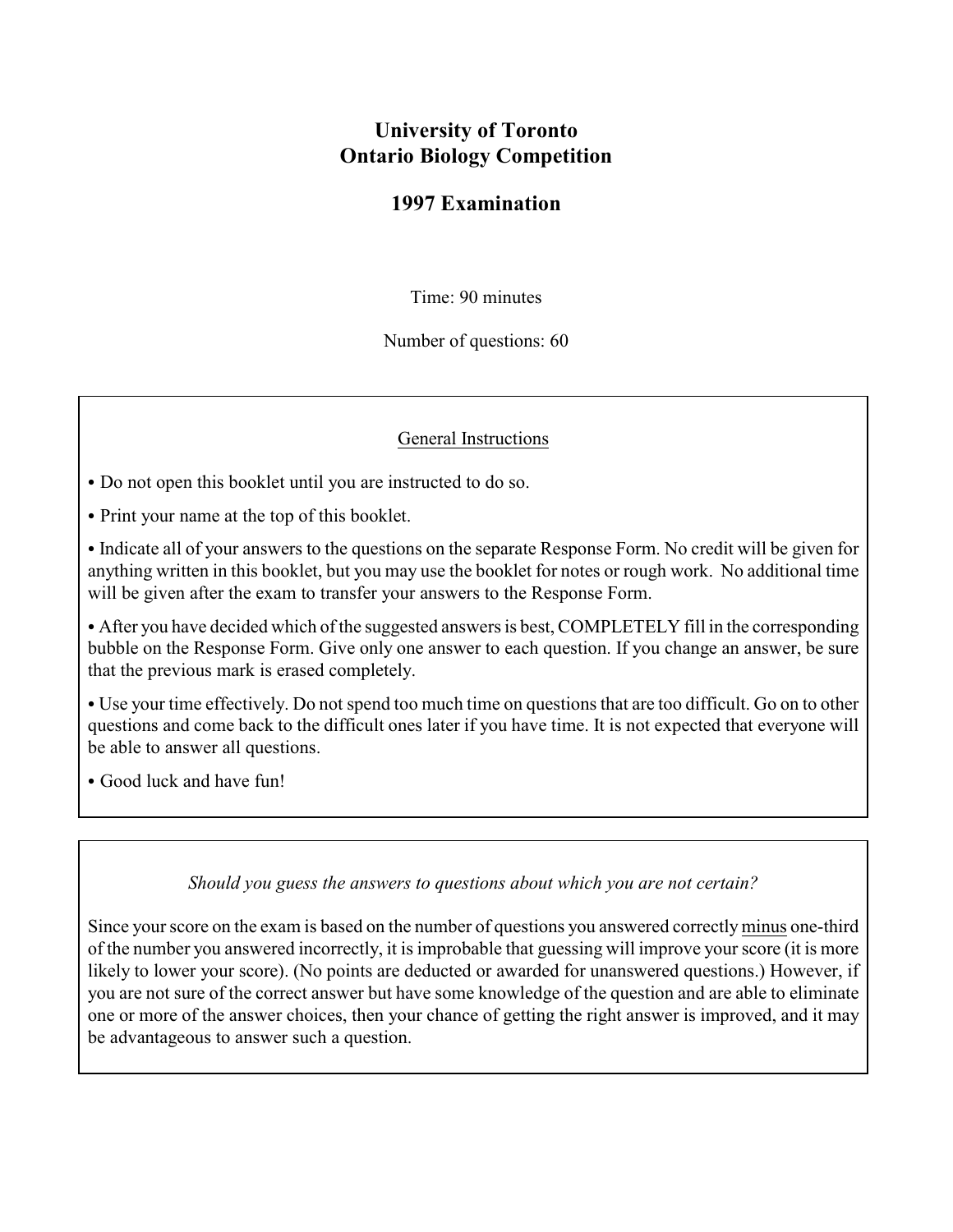#### 1. Which statement is **FALSE**?

- a. A ribosome is smaller than a centriole.
- b. The nucleus has one membrane surrounding it.
- c. Plant cells contain mitochondria.
- d. A centriole contains microtubules.
- e. The largest organelle in a typical plant cell is the vacuole.
- 2. A scientist put some plant cells in a solution of glucose and, after 30 minutes, measured the concentration of glucose inside the cells. When she repeated the experiment using double the concentration of glucose in the solution, the concentration of glucose inside the cells also doubled. Which of the following principles does this experiment demonstrate?
	- a. Glucose enters plant cells by active transport.
	- b. Glucose enters plant cells by endocytosis.
	- c. Glucose enters plant cells by some type of diffusion.
	- d. Plant cells cannot synthesize glucose.
	- e. Glucose moves into plant cells by osmosis.
- 3. Which statement best explains why protozoans that live in pond water must use exocytosis to get rid of excess water in their cytoplasm?
	- a. The pond water is hypotonic to the protozoan cytoplasm.
	- b. The pond water is hypertonic to the protozoan cytoplasm.
	- c. The pond water is isotonic to the protozoan cytoplasm.
	- d. Water cannot diffuse across the protozoan plasma membrane.
	- e. Protozoans take up water by endocytosis; therefore, they must expel it by exocytosis.
- 4. Plant cells can often grow larger than animal cells because:
	- a. photosynthesis produces more energy than does respiration.
	- b. plant cells need less food than animal cells.
	- c. plants use their energy for growth while animals spend much of their energy on movement.
	- d. plant cells have a cell wall which makes their surface to volume ratio very large.
	- e. the large central vacuole of plant cells reduces the depth of the cytoplasm and allows entering molecules to rapidly diffuse from the plasma membrane to all parts of the cytoplasm.
- 5. Which of the following cell types provide mechanical support for plants?
	- a. Tracheids, sclerenchyma fibres, collenchyma
	- b. Sclerenchyma fibres, cork, cortex
	- c. Sieve tubes, vessel elements, epidermis
	- d. Sclerenchyma fibres, pith cells, epithelial cells
	- e. Pith, cortex, xylem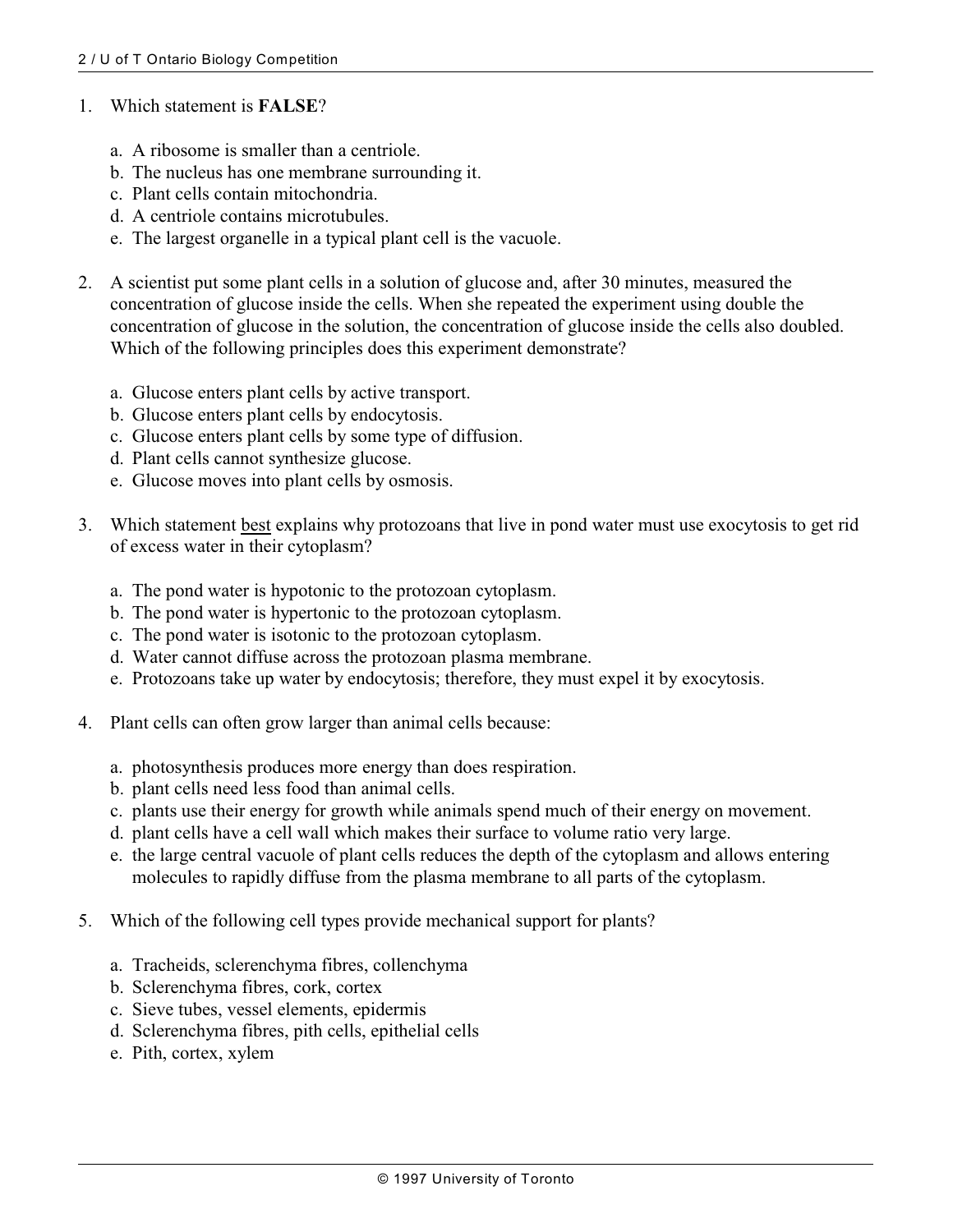- 6. Water can move from the soil and up through the world's tallest living tree (which is 110 metres high) by which of the following process(es)?
	- a. Osmosis
	- b. Root pressure
	- c. Pressure flow
	- d. Adhesion and cohesion of water molecules
	- e. All of the above
- 7. Which statement about the function of the Casparian strip is **CORRECT**?
	- a. It prevents excess transpiration from leaves.
	- b. It regulates ion movement into the root vascular cylinder.
	- c. It prevents disease organisms from invading the plant.
	- d. It prevents ions from leaking out of the xylem into leaves.
	- e. It is the pathway for nutrient transfer from xylem to phloem.
- 8. What path does a carbon atom take in going from the atmosphere into the cell wall of a root cap cell?
	- a. Stoma---proplastid---chloroplast---vessel element---procambium---apical meristem---root cap
	- b. Stoma---chloroplast---phloem---apical meristem---procambium---root cap
	- c. Stoma---chloroplast---vessel element---procambium---apical meristem---root cap
	- d. Stoma---chloroplast---sieve tube---procambium---apical meristem---root cap
	- e. All of these paths are possible.
- 9. The plant growth regulator involved in aging and ripening of fruit is:
	- a. cytokinin.
	- b. auxin.
	- c. gibberellin.
	- d. abscisic acid.
	- e. ethylene.
- 10. Which of the following provides the best evidence that all known forms of life descended from a common ancestor?
	- a. DNA
	- b. Chloroplasts
	- c. The genetic code
	- d. The homeobox sequence
	- e. Mitochondria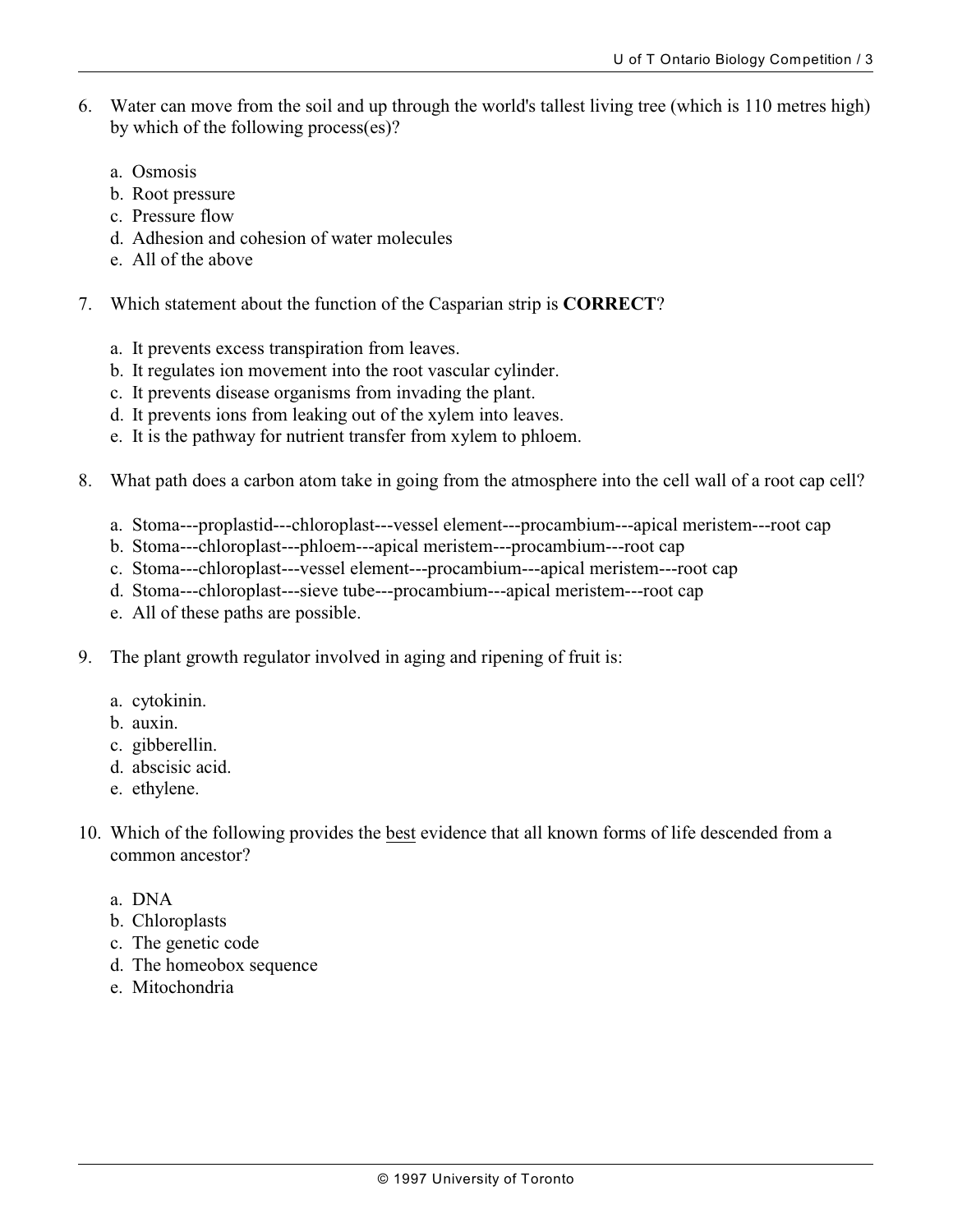- 11. Two cells which are exactly like the original cell result from:
	- a. gamete formation.
	- b. meiosis.
	- c. mitosis.
	- d. sexual reproduction.
	- e. syngamy.
- 12. Imagine that in a plant, hairy leaves are dominant to smooth leaves, and blue flowers are dominant to white. You cross a pure breeding hairy-leaved, blue-flowered strain with a pure breeding smooth-leaved, white-flowered strain. You allow the offspring to self-fertilize, and observe that the F2 offspring are 69% hairy-leaved and blue-flowered, 19% smooth-leaved and white-flowered, 6% hairy-leaved and white-flowered, and 6% smooth-leaved and blue-flowered. Based on these observations you can conclude that the two genes:
	- a. are in the same biochemical pathway.
	- b. segregate independently.
	- c. exhibit typical Mendelian ratios.
	- d. are on the same chromosome.
	- e. show epistatic interactions.
- 13. Recently, scientists induced a single diploid cell from an adult sheep (the "mother") to grow into a lamb, named Dolly. How closely are Dolly and her "mother" related?
	- a. They are completely unrelated.
	- b. They are about as related as a brother and a sister would be.
	- c. They are about as related as fraternal twins.
	- d. They are about as related as identical twins.
	- e. They are completely identical genetically.
- 14. You are moving to Africa and you have heard that the Green Fever virus disease is common there. Before you leave, you visit your doctor for advice. Which of the following is your doctor most likely to recommend? You should:
	- a. take a large supply of antibiotics with you.
	- b. wash your food in an antiseptic before you eat it.
	- c. get vaccinated against the disease.
	- d. not worry as viruses only cause diseases in plants.
	- e. get regular blood tests which will use the light microscope to look for virus particles.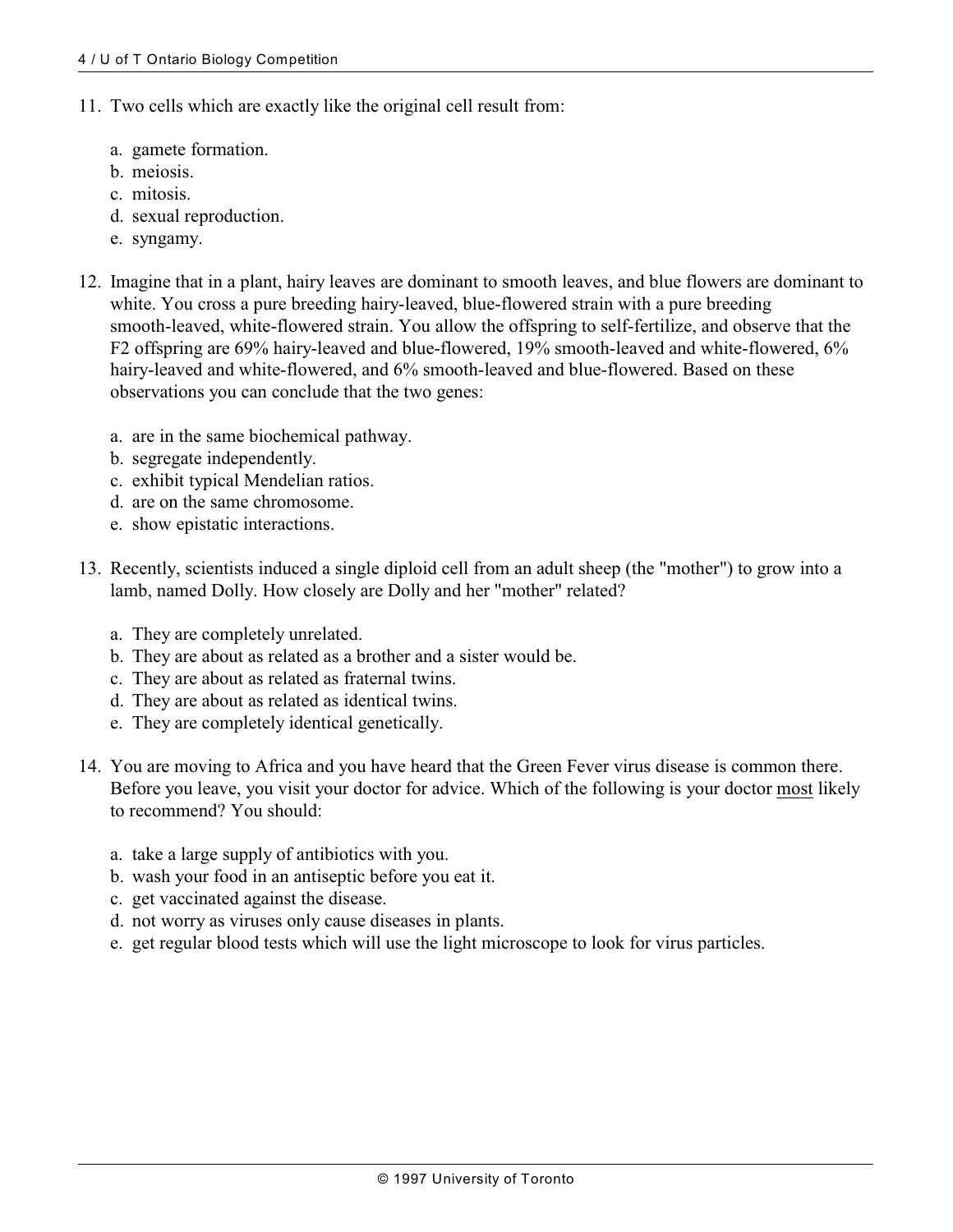- 15. A hospital technician, while doing some routine culturing of micro-organisms in a lab, noticed a bacterial colony growing on a culture medium containing three different antibiotics. He identified the bacterium as one that did not cause a human disease, but he still reported his observation to the hospital administration. Which statement is **CORRECT**? He was worried because:
	- a. he had no way of killing this bacterium now that it was resistant to antibiotics.
	- b. resistance to antibiotics could be transferred to disease-causing bacteria by transduction or conjugation.
	- c. the bacterium might feed on the antibiotics and therefore be able to grow in people taking these antibiotics.
	- d. there should be no bacteria inside a hospital.
	- e. if people accidentally ingested the bacteria with their food, they would become resistant to the antibiotic.
- 16. Which statement is **FALSE**?
	- a. Viruses primarily contain nucleic acids and protein.
	- b. All viruses are parasites.
	- c. Bacteria are usually less than 2 micrometres in diameter.
	- d. Autotrophic bacteria can use carbon dioxide as their sole source of carbon.
	- e. Bacteria can only fix nitrogen when they are inside the root nodules of leguminous plants, such as peas and beans.
- 17. Which statement is **FALSE**?
	- a. Pepsin is an enzyme that acts on peptide chains to digest proteins.
	- b. The enzyme enterokinase produces the protein-digesting enzyme trypsin from trypsinogen.
	- c. The bile helps digestion by breaking fat into tiny droplets.
	- d. The pancreas produces more than 20 different digestive enzymes.
	- e. Salivary amylase starts the process of protein digestion in the mouth.
- 18. Which of the following best represents the path taken by an amino acid molecule after it is ingested?
	- a. mouth---salivary glands---oesophagus---small intestine---pancreas
	- b. mouth---oesophagus---stomach---duodenum---liver
	- c. mouth---duodenum---stomach---small intestine---colon
	- d. mouth---oesophagus---pancreas---jejunum---stomach
	- e. mouth---jejunum---liver---colon---small intestine
- 19. Which of the following statements about the gills of fish is **FALSE**?
	- a. The flow of water over the gill is in the same direction as the flow of blood in the filament.
	- b. Oxygen gas dissolved in the water diffuses into blood vessels of the gill.
	- c. Blood flows into and out of each filament of the gill in separate vessels.
	- d. Decreasing the rate of movement of water over the gills would decrease oxygen uptake.
	- e. Most fish actively force water over their gills by movement of the operculum.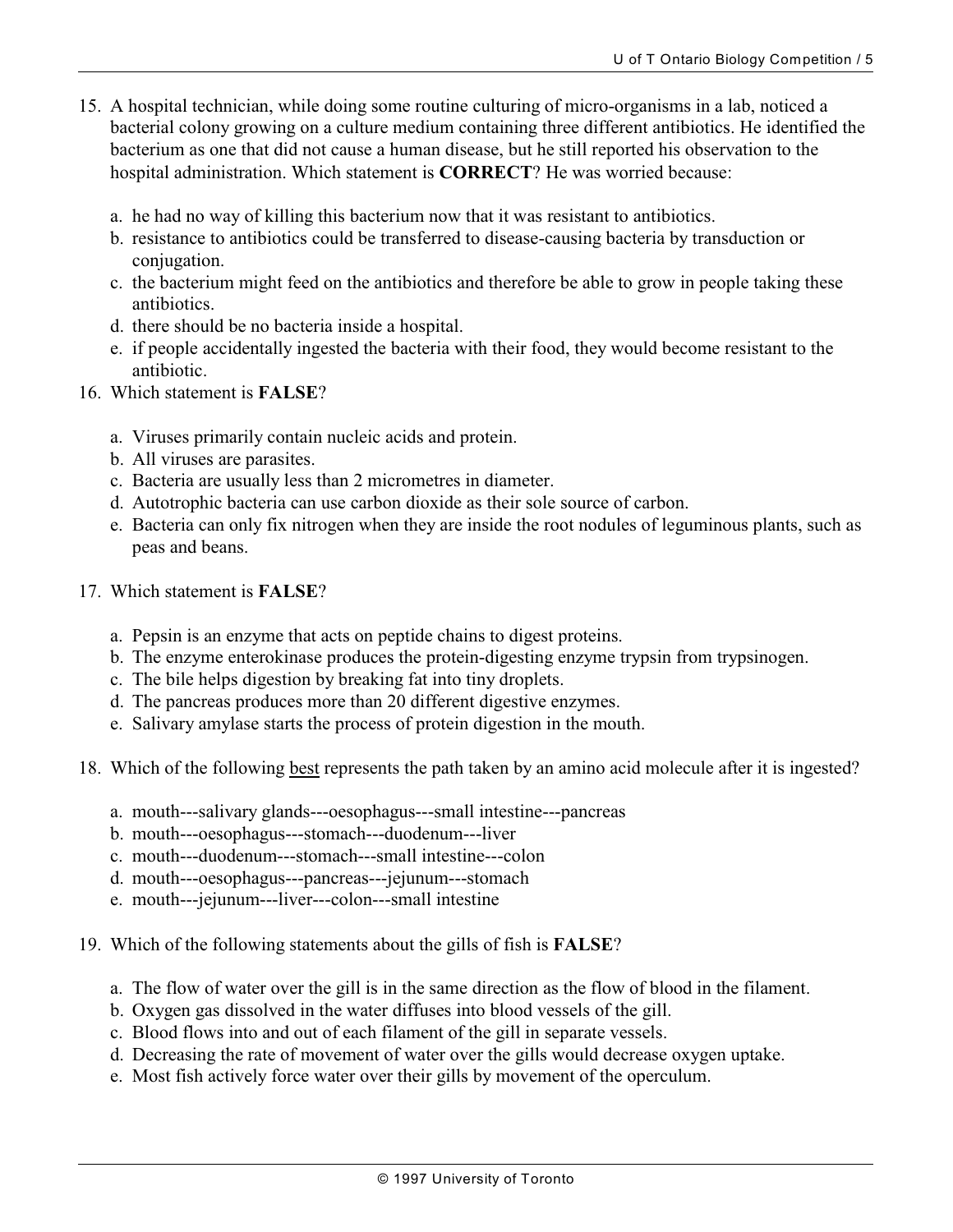- 20. In a mammalian lung the rate at which oxygen could be obtained from the air would increase if:
	- a. tidal volume decreased.
	- b. the cells lining the alveoli and capillaries were thinner.
	- c. blood haemoglobin content were lower.
	- d. you ascended to a higher altitude.
	- e. the alveoli were larger.

#### 21. Which statement is **FALSE**?

- a. Capillaries in muscle are usually empty of blood.
- b. The mammalian heart will continue to beat when its nerve supply is cut.
- c. In vertebrates, veins can be distinguished from arteries because veins carry deoxygenated blood.
- d. Water and small molecules can easily pass through the walls of most capillaries.
- e. Circulation of blood in the coronary arteries is greatest during diastole, when the heart is filling.
- 22. If a molecule of carbon dioxide released into the blood in the foot of a human foetus is exhaled through the mouth of the mother, it will **NOT** travel through the:
	- a. right atrium of the foetus.
	- b. right atrium of the mother.
	- c. left ventricle of the foetus.
	- d. left ventricle of the mother.
	- e. placenta.

### 23. Which statement is **FALSE**?

- a. Cell division to form a blastocyst begins after the fertilized egg is implanted in the endometrium of the uterus.
- b. The placenta contains cells derived both from the embryo and the mother.
- c. Follicle stimulating hormone (FSH) stimulates the production of sperm in the male testes.
- d. Human males can continue to produce sperm throughout life, whereas females stop producing eggs during menopause.
- e. Some female mammals only release eggs from their ovaries when copulation occurs.
- 24. Trace a sperm cell from the structure where it is produced to fertilization of the egg:

seminiferous tubules (1); vas deferens (2); uterus (3); fallopian tube (4); vagina (5); epididymis (6); and urethra (7).

a. 6, 1, 2, 7, 5, 3, 4 b. 1, 6, 2, 7, 5, 3, 4 c. 1, 6, 2, 7, 5, 4, 3 d. 1, 2, 6, 7, 5, 3, 4 e. 1, 2, 6, 7, 5, 4, 3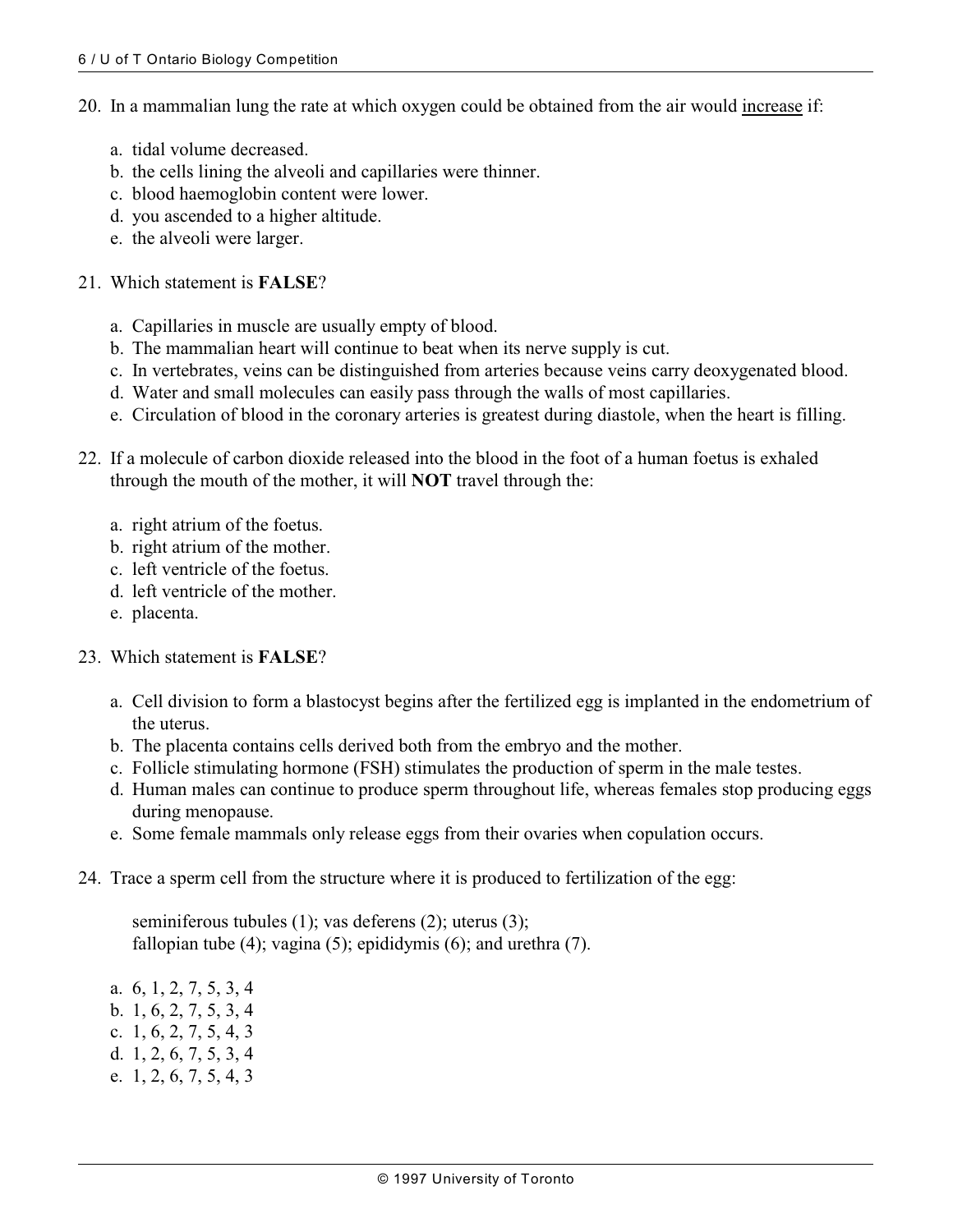- 25. The atomic number of an element is the same as the number of:
	- a. neutrons in each atom.
	- b. neutrons + protons in each atom.
	- c. protons + electrons in each atom.
	- d. protons in each atom.
	- e. electrons in an ion.
- 26. All of the following molecules are carbohydrates **EXCEPT**:
	- a. lactose.
	- b. haemoglobin.
	- c. cellulose.
	- d. glycogen.
	- e. starch.
- 27. What is the difference between covalent and ionic bonds?
	- a. Covalent bonds are the sharing of neutrons; ionic bonds are the sharing of electrons.
	- b. Covalent bonds are the electric attraction between two atoms; ionic bonds are the sharing of electrons between atoms.
	- c. Covalent bonds are the sharing of protons between atoms; ionic bonds are the electric attraction between two atoms.
	- d. Covalent bonds are the sharing of protons between atoms; ionic bonds are the sharing of electrons between two atoms.
	- e. Covalent bonds are the sharing of electrons between atoms; ionic bonds are the electric attraction between two atoms.
- 28. What would be an expected consequence of changing one amino acid in a particular protein?
	- a. The primary structure would be changed.
	- b. The tertiary structure would be changed.
	- c. The biological activity of this protein might be altered.
	- d. The number of amino acids present would stay the same.
	- e. All of the above are expected.
- 29. The essential characteristic of a polar molecule is that it:
	- a. contains oxygen.
	- b. contains ions as part of the structure.
	- c. has an asymmetrical distribution of electrical charge.
	- d. is formed at extremely low temperatures.
	- e. contains double or triple bonds.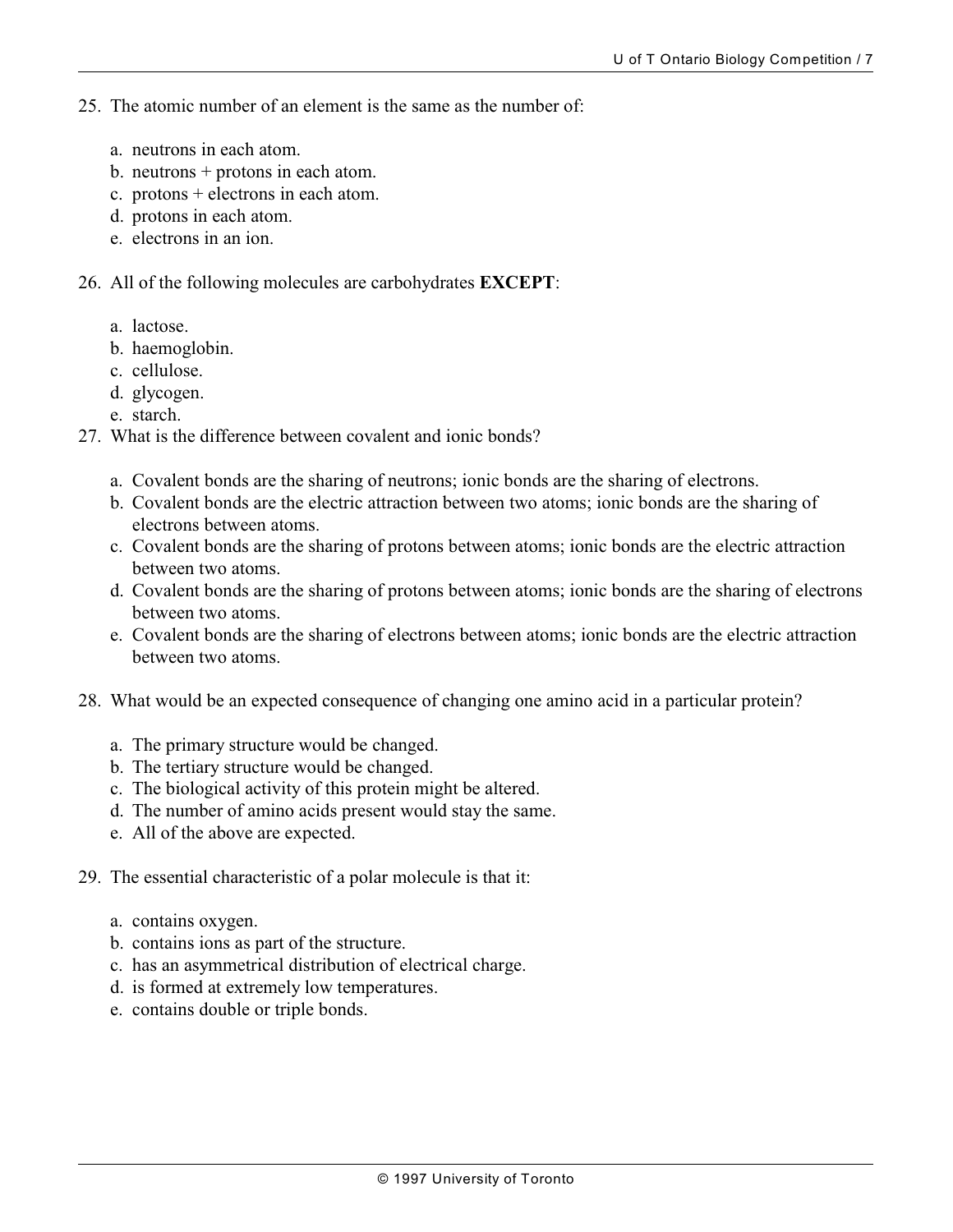- 30. A scientist produced some mutant fungal cells that, under normal growth conditions, were much smaller, and which grew much more slowly, than normal cells. When the mutant and normal cells were each grown in a glucose solution in a tightly sealed container and examined after 1 week, the two types of cells looked identical and had grown to the same extent. Which statement best explains these results?
	- a. Each mutant fungal cell was lacking a Golgi apparatus.
	- b. Glucose is poisonous to fungal cells.
	- c. Glucose could not be used as an energy source by mutant fungal cells.
	- d. The mutant fungal cells had abnormal mitochondria.
	- e. The mutant fungal cells had abnormal lysosomes.
- 31. Animal cells were placed in a water solution containing sodium and potassium ions. After 10 minutes, the concentration of sodium had increased in the solution, but the concentration of potassium had decreased. When the experiment was repeated with glucose added to the solution, the concentration of sodium in the solution increased faster, but the decrease in potassium was the same as in the first experiment. Which statement best explains these results?
	- a. Sodium leaves the cells, and potassium enters the cells, by passive transport.
	- b. Sodium is excreted from the cells by active transport and potassium enters the cells by passive transport.
	- c. Glucose enters the cells by passive transport.
	- d. Sodium leaves the cells by passive transport and potassium enters the cells by active transport.
	- e. The plasma membrane is more permeable to sodium ions than potassium ions.
- 32. Which statement is **FALSE**?
	- a. Glucose-6-phosphate is an intermediate in glycolysis.
	- b. Pyruvate from glycolysis enters the mitochondrion and is converted to acetyl coenzyme A.
	- c. Some energy from ATP is required for glucose to enter the glycolysis process.
	- d. For each glucose molecule broken down during aerobic respiration, the citric acid cycle produces more ATP molecules than does the electron transport chain.
	- e. The energy to make ATP comes from a proton gradient across the inner mitochondrial membrane, which is made by passing electrons through the electron transport chain.
- 33. Fats are a better source of energy than carbohydrates because:
	- a. fats are digested better than carbohydrates.
	- b. the oxidation of fats produces larger quantities of ATP.
	- c. fats are converted to fatty acids that directly enter the citric acid cycle.
	- d. fats enter cells faster than carbohydrates.
	- e. fats can be broken down by glycolysis without entering the mitochondrion.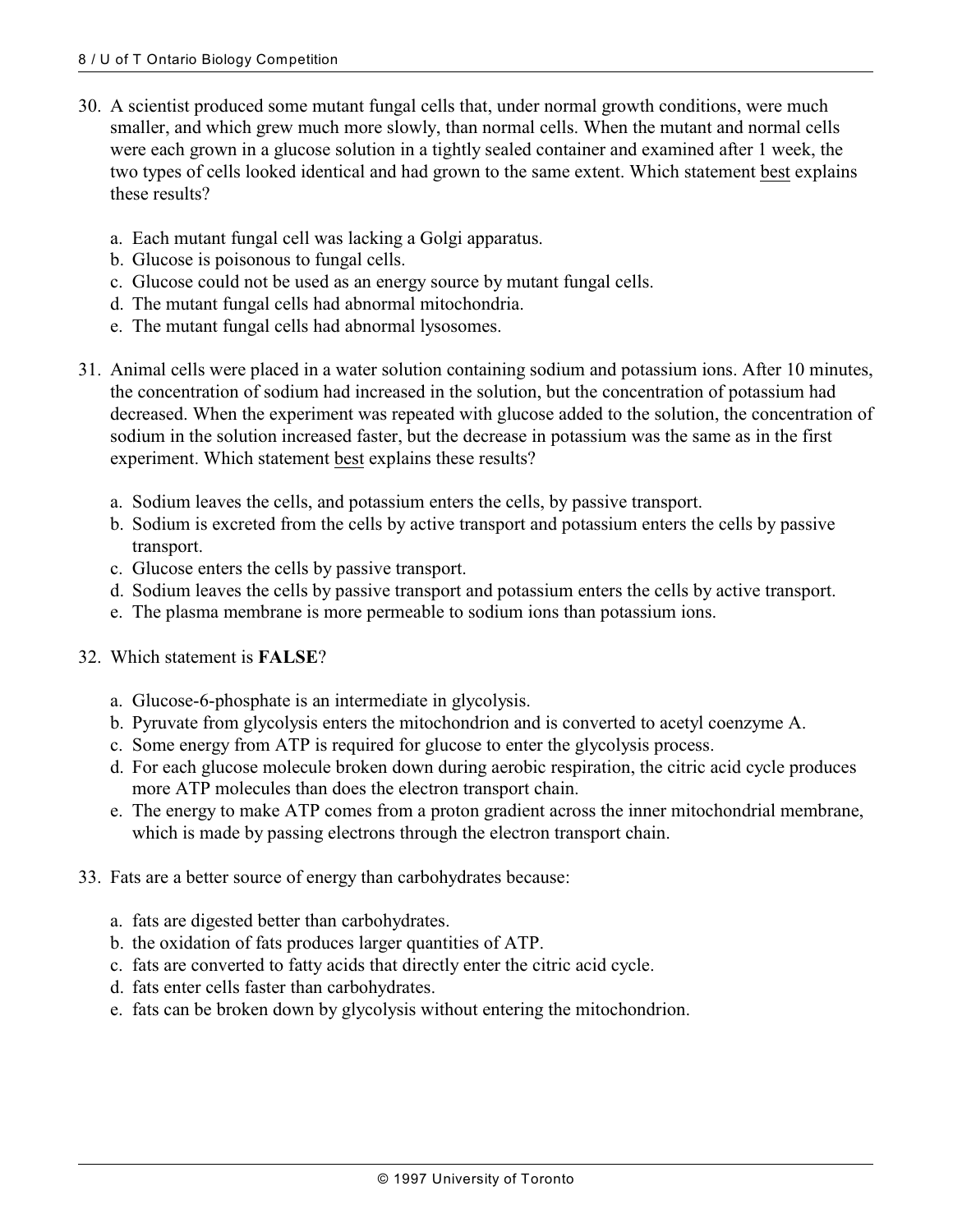- 34. Hibernating animals (that sleep all winter) have tissues containing mitochondria with a membrane protein that accelerates electron transport while blocking the synthesis of ATP. What is the consequence of this?
	- a. Energy is saved because glycolysis and the citric acid cycle shut down.
	- b. Hibernating animals do not have enough energy to keep warm in cold weather, so they have to sleep through the entire winter.
	- c. Pyruvate is converted to lactic acid by anaerobic fermentation.
	- d. Hibernating animals can synthesize fat instead of wasting energy on respiration.
	- e. The energy of respiration is converted to heat.
- 35. An investigator wanted to test the mass-flow theory of phloem transport. She knew that a growing melon must receive a large flow of organic material by way of the slender vine. Therefore, she thought if she cut the vine, a good deal of phloem sap should leak out of the stump. But when she tried, only a small droplet of phloem sap emerged from the stump. What is most likely to have happened?
	- a. The mass-flow theory was wrong.
	- b. The flow stopped because the melon no longer provided the needed pull.
	- c. The flow stopped because without the melon, phloem transport was no longer needed.
	- d. The sieve pores probably got plugged with P-protein.
	- e. The callose system stopped producing ATP needed for transport.
- 36. Which statement comparing the biochemical processes of photosynthesis and cellular respiration is **FALSE**?
	- a. Both biochemical processes take place in specialized organelles that have complex systems of internal membranes.
	- b. ATP synthesis in both processes relies on the chemiosmotic mechanism, involving the pumping of protons through a membrane.
	- c. Both processes involve the passing of electrons from carrier to carrier in a series of oxidation-reduction reactions which liberate energy.
	- d. The initial source of electrons which pass from carrier to carrier are from high-energy food molecules in both processes.
	- e. Oxygen is an end-product of photosynthesis and carbon dioxide is an end-product of cellular respiration.
- 37. Which statement about the Calvin cycle is **FALSE**?
	- a. It is used by  $C_4$  plants to concentrate carbon dioxide.
	- b. The initial carboxylation reaction is catalysed by the enzyme RUBP carboxylase (Rubisco).
	- c. The reduction of 3PG to a sugar phosphate requires ATP, NADPH<sup>+</sup>, and H<sup>+</sup>.
	- d. It is a process which involves enzymes that are light activated.
	- e. The Calvin cycle operates in  $C_3$ ,  $C_4$ , and Crassulacean Acid Metabolism (CAM) plants.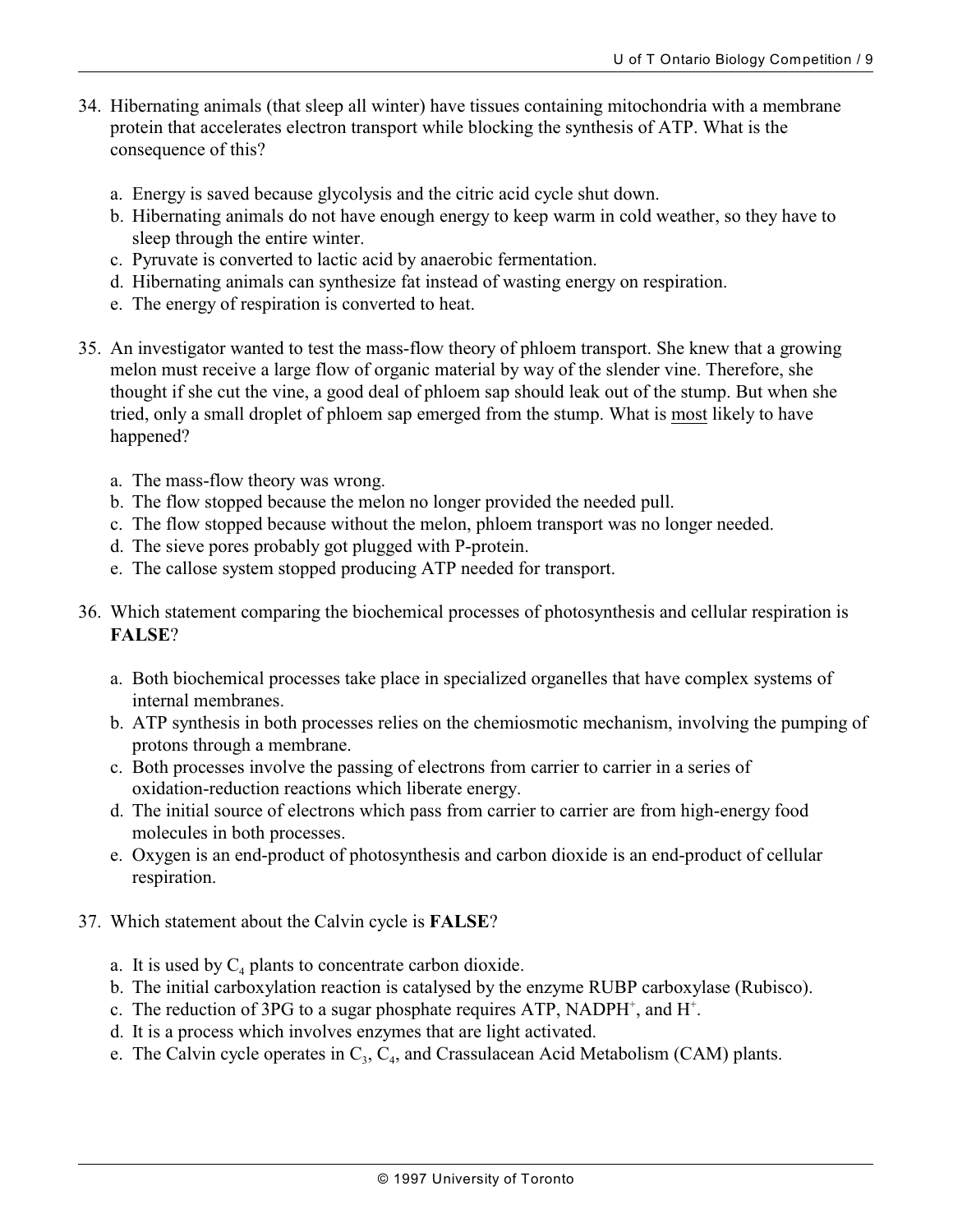- 38. Which statement concerning stomatal function is **FALSE**?
	- a. Stomata are open when the turgor pressure of the guard cells decreases.
	- b. When stomata are about to open, potassium ions are actively transported into the guard cells from the surrounding cells of the epidermis.
	- c. To close stoma, potassium ions diffuse passively out of the guard cells.
	- d. Low levels of carbon dioxide stimulate the opening of stomata.
	- e. High levels of water stress promote stomatal closure.
- 39. Which statement best explains why  $C_4$  grasses often do better than  $C_3$  grasses in hot, dry environments?
	- a. C4 grasses open their stomates at night.
	- b. C4 grasses have nearly eliminated photorespiration.
	- c. C4 grasses generate a positive turgor pressure under high temperatures.
	- d. The enzymes for photorespiration in  $C_4$  grasses are inactivated at high temperatures.
	- e. The rate of cellular respiration is higher for a  $C_3$  grass than for a  $C_4$  grass at higher temperatures.
- 40. In a charged transfer RNA, the nucleotide bound to the amino acid is adenosine (A), and the next two nucleotides are cytosines (C). What can you tell about the DNA codon to which this transfer RNA corresponds?
	- a. The codon is TGG.
	- b. The codon is ACC.
	- c. The codon is UGG.
	- d. The first position is A, but you can't tell about the others from the information given.
	- e. You can't tell anything about the codon from the information given.
- 41. Approximately what percentage of the DNA in the human genome is both transcribed and translated?
	- a. 100%
	- b. 70%
	- c. 50%
	- d. 20%
	- e. 3%
- 42. Which of the following is true of all cancer cells? The rapid growth and division of cancer cells is caused by:
	- a. bacterial infection.
	- b. breakdown of normal gene regulation.
	- c. viruses.
	- d. changes in the intracellular hormone receptors.
	- e. toxic chemicals.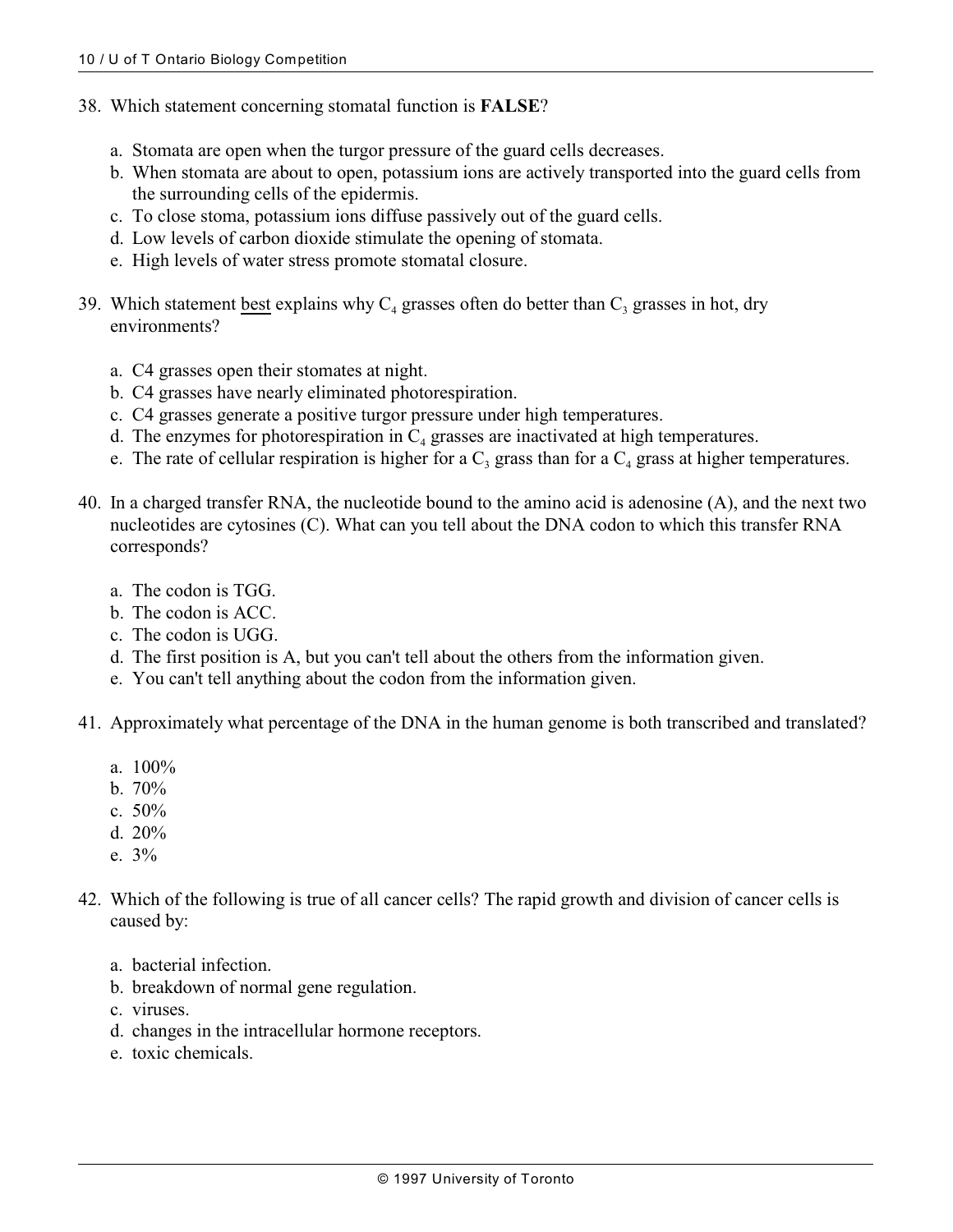- 43. Which application of genetics has had the greatest impact on the well being of humans to date?
	- a. Plant breeding
	- b. Animal breeding
	- c. Genetic engineering
	- d. In vitro fertilization
	- e. Genetic counselling
- 44. If you were on a jury trying to determine whether a man was the father of a child, which kind of evidence should you consider to be most informative?
	- a. Blood type
	- b. Skin colour
	- c. DNA fingerprint
	- d. Enzyme electrophoretic type
	- e. Fingerprints
- 45. New strains of bacteria are becoming resistant to antibiotics at a high rate. Which genetic process is now responsible for most of this increase in the proportion of resistant bacteria?
	- a. Transformation
	- b. Transduction
	- c. Mutation
	- d. Insertion
	- e. Transposition
- 46. Which statement best defines evolution?
	- a. The close resemblance between parents and their offspring
	- b. Difference between individuals in survival
	- c. Individuals in two populations look different
	- d. Change in the phenotype of an individual through time
	- e. Change in genetic composition of a population
- 47. What is the main target of natural selection?
	- a. The population
	- b. Individual phenotype
	- c. Individual genotype
	- d. Individual gene
	- e. The species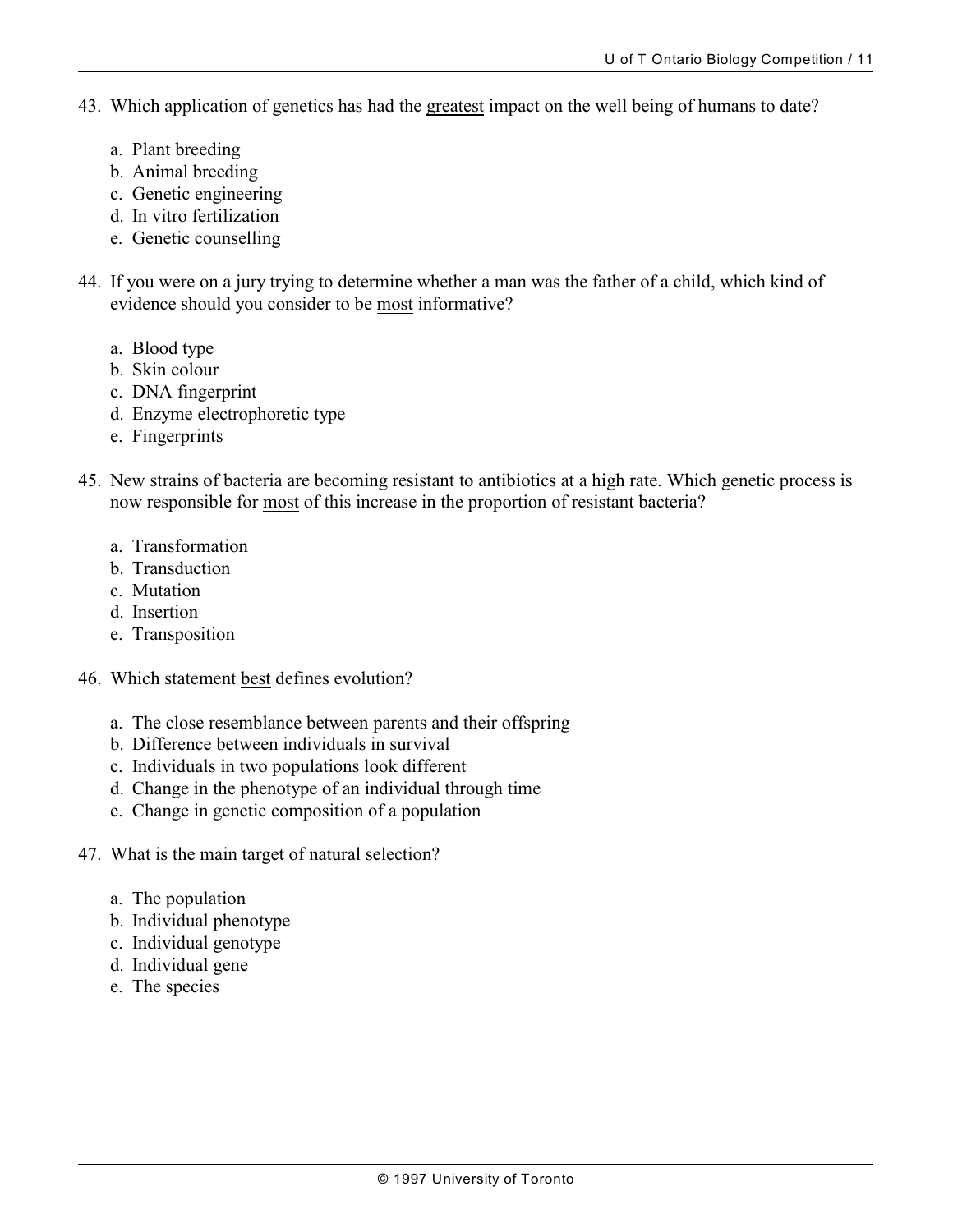- 48. Scientists consider the horse and the donkey to be different species, but when individuals of these two species mate they produce a strong offspring called a mule. According to the biological species concept, should scientists reclassify the horse and donkey as belonging to the same species?
	- a. Yes, horses and donkeys must be considered one species if they can mate and produce an offspring.
	- b. Yes, because horses and donkeys are morphologically similar.
	- c. No, because the mule cannot breed with either horse or donkey.
	- d. No, because this cross-mating is rare in nature.
	- e. No, horses and donkeys are probably different genetically, which is the only factor used in determining species.
- 49. A biologist sequenced the cytochrome *c* enzyme in a range of animals and compared the amino acid (AA) differences between pairs of species. Which of the following results would be most consistent with modern systematics?
	- a. Chimpanzee/rhesus monkey 23 AA differences; horse/chimpanzee 2 AA differences; chimpanzee/shark 8 AA differences.
	- b. Chimpanzee/rhesus monkey 23 AA differences; horse/chimpanzee 23 AA differences; chimpanzee/shark 23 AA differences.
	- c. Chimpanzee/rhesus monkey 12 AA differences; horse/chimpanzee 8 AA differences; chimpanzee/shark 3 AA differences.
	- d. Chimpanzee/rhesus monkey 2 AA differences; horse/chimpanzee 12 AA differences; chimpanzee/shark 23 AA differences.
	- e. Chimpanzee/rhesus monkey 2 AA differences; horse/chimpanzee 23 AA differences; chimpanzee/shark 12 AA differences.
- 50. If one gamete in five carries a recessive allele, what must be the frequency of the homozygous recessive genotype in a population at Hardy-Weinberg equilibrium?
	- a. 4%
	- b. 16%
	- c. 20%
	- d. 60%
	- e. 80%

#### 51. Which statement is **FALSE**?

- a. Even if the sodium-potassium pump of a nerve cell brings about ion exchange, the fact that the membrane is naturally more permeable to sodium means that more sodium will leak out than potassium in.
- b. The energy for the sodium-potassium pump probably comes from the breakdown of ATP to ADP.
- c. Axons usually synapse with the dendrites or the cell body of the next neuron in a sequence.
- d. In vertebrates, myelinated nerve fibers generally transmit impulses more rapidly than do unmyelinated fibers of comparable diameter.
- e. Neurons do not make direct connections with one another; they are separated by a space known as the synaptic cleft.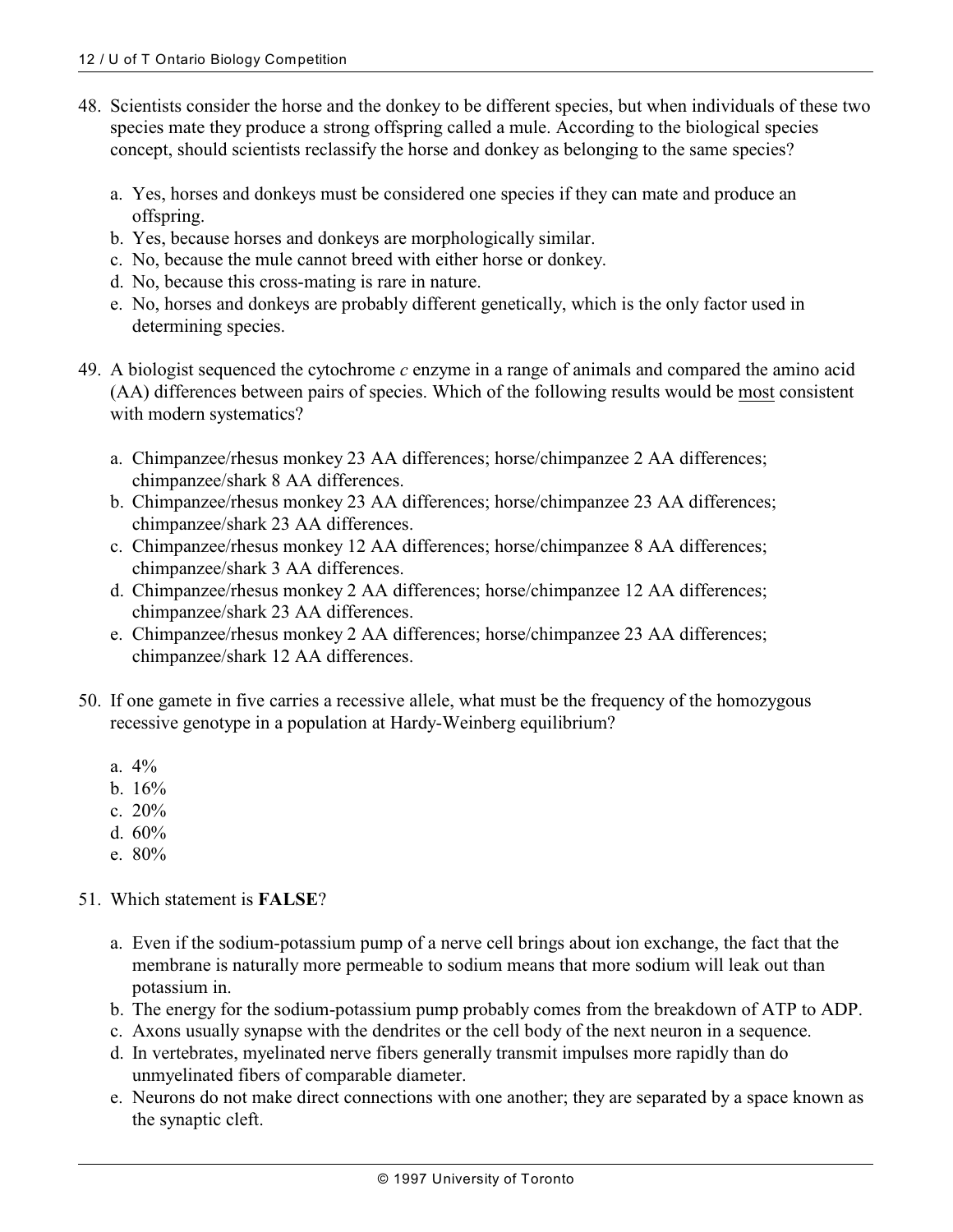- 52. Which of the following would **NOT** result from the release of adrenalin (epinephrine)?
	- a. Decreased blood flow to skin
	- b. Increased oxygen consumption
	- c. Rise in blood pressure
	- d. Increased conversion of glycogen to glucose
	- e. Increased blood flow to intestine
- 53. Suppose you were a neuroscientist and had been given a sample of a new snake venom. You test its effect on action at a synapse, and find that it increases the magnitude of the normal depolarizing excitatory response. The most likely explanation for this is that the venom is:
	- a. blocking release of the neurotransmitter from the vesicles.
	- b. binding with the neurotransmitter receptors to interfere with neurotransmitter binding.
	- c. binding with the neurotransmitter receptors to mimic the action of the neurotransmitter.
	- d. acting to break down the neurotransmitter in the synaptic cleft.
	- e. preventing the presynaptic action potential from arriving at the synapse.
- 54. Which statement is **FALSE**?
	- a. Steroid hormones act by passing through the cell membrane and affecting gene transcription.
	- b. Adrenaline (epinephrine) acts on cell membrane receptors to stimulate production of second messengers.
	- c. The anterior pituitary releases several hormones which act on other endocrine glands.
	- d. Insulin is produced in the islets of Langerhans in the spleen, when blood sugar levels fall.
	- e. The posterior pituitary releases a hormone that regulates kidney activity and blood pressure.
- 55. Which statement is **FALSE**?
	- a. The kidney produces a concentrated urine by establishing a high concentration of salt and urea surrounding the collecting ducts.
	- b. The hypothalamus is a region of the hind brain important in regulating cardiovascular function, such as heart rate and blood pressure.
	- c. In typical reflex arcs, impulses in sensory neurons activate motor neurons via interneurons.
	- d. A drop in body temperature is countered by measures such as increasing metabolic rate and shutting down circulation in the skin. This is an example of negative feedback.
	- e. Both the brain and spinal cord are connected to nerves that carry motor and sensory information to and from the viscera.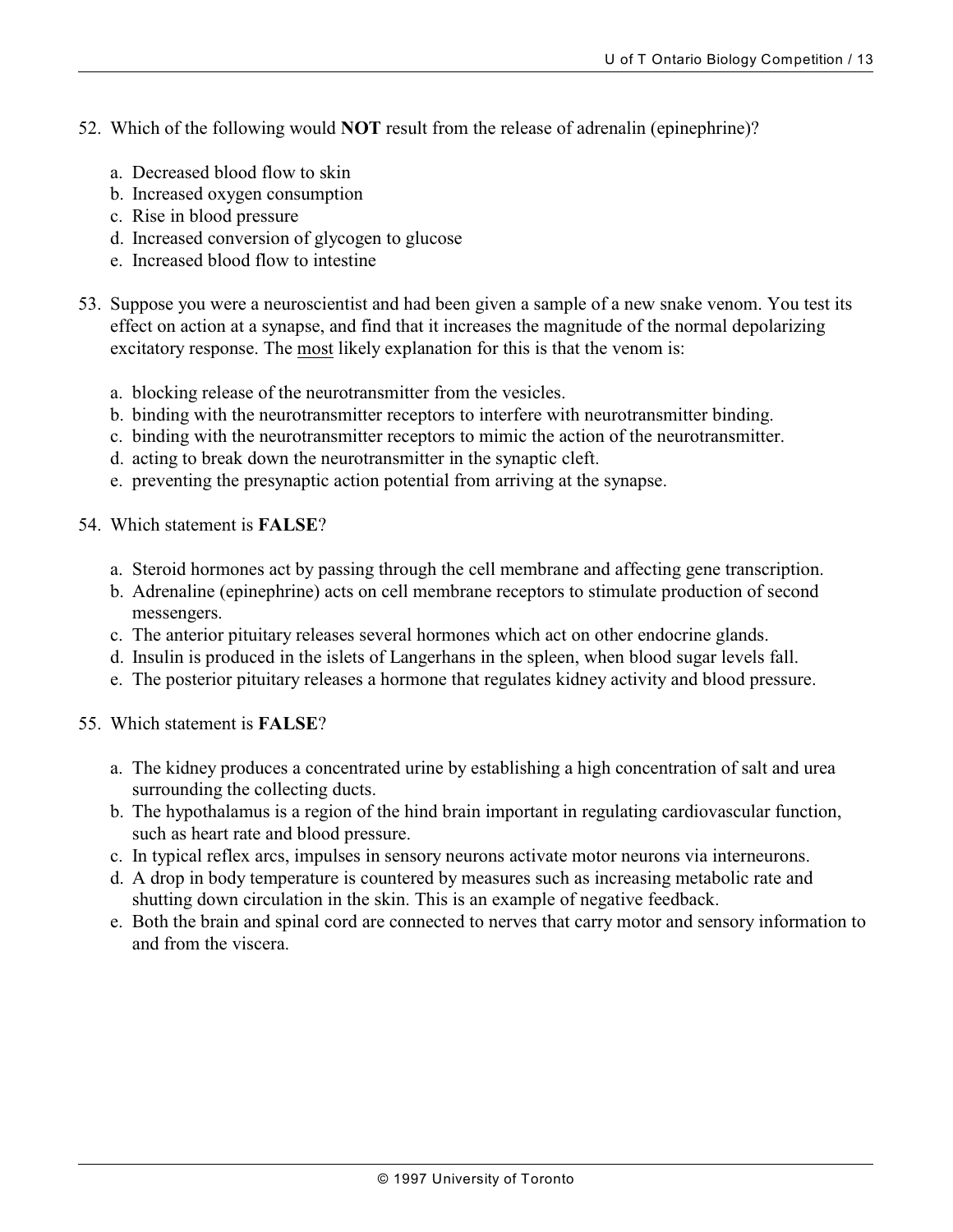- 56. Approximately 1.5 million species have been identified and described by scientists. Which group contains the most species worldwide?
	- a. Bacteria
	- b. Fungi
	- c. Vascular plants
	- d. Insects
	- e. Mammals
- 57. Which nutrient is most likely to limit primary production in terrestrial ecosystems in Canada?
	- a. Carbon
	- b. Sulfur
	- c. Phosphorus
	- d. Nitrogen
	- e. Potassium
- 58. Two insect species were used in a laboratory experiment. For one treatment, both species were grown by themselves (in separate chambers) on a suitable food source. For the second treatment, the two species were grown together (in the same chamber) on the same type and amount of food as in the first treatment. The figure below shows the results (the number of individuals of each species in the two treatments) at the end of the experiment. Based on these results the two species should be classified as:
	- a. competitors.
	- b. antagonists.
	- c. mutualists.
	- d. predators or pathogens.
	- e. commensalists.